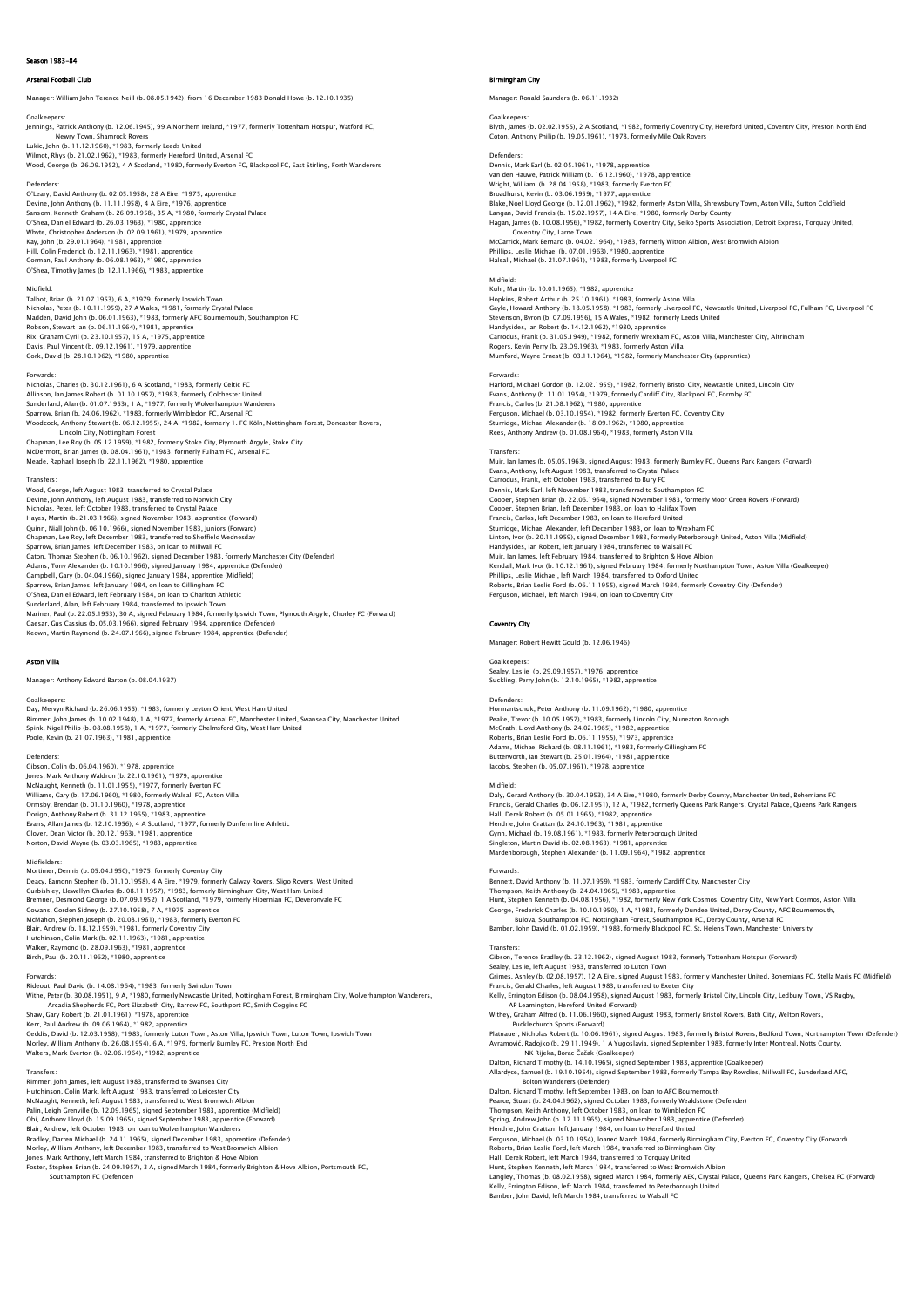# rton Football Club

# Manager: Howard Kendall (b. 22.05.1946)

Goalkeepers: Arnold, James Alexander (b. 06.08.1950), \*1982, formerly Preston North End, Everton FC, Blackburn Rovers, Sandbach Ramblers,

 Stafford Rangers Southall, Neville (b. 16.09.1958), 7 A Wales, \*1983, formerly Port Vale FC, Everton FC, Bury FC, Winsford United, Conwy United, Bangor City, Llandudno Town

### Defenders:

Bailey, John Anthony (b. 01.04.1957), \*1979, formerly Blackburn Rovers Mountfield, Derek Neal (b. 02.11.1962), \*1982, formerly Tranmere Rovers Stevens, Gary Michael (b. 27.03.1963), \*1981, apprentice Ratcliffe, Kevin (b. 12.11.1960), 17 A Wales, \*1978, apprentice Higgins, Mark (b. 29.09.1958), \*1976, apprentice Harper, Alan (b. 01.11.1960), \*1983, formerly Liverpool FC

## Midfield:

Bishop, Ian William (b. 29.05.1965), \*1983, apprentice Reid, Peter (b. 20.06.1956), \*1982, formerly Bolton Wanderers<br>Sheedy, Kevin Mark (b. 21.10.1959), \*1982, formerly Liverpool FC, Hereford United<br>Heath, Adrian Paul (b. 11.01.1961), \*1982, formerly Stoke City<br>Higginbottom, A Richardson, Kevin (b. 04.12.1962), \*1980, apprentice<br>King, Andrew Edward (b. 14.08.1956), \*1982, formerly West Bromwich Albion, Queens Park Rangers, Everton FC, Luton Town<br>Morrissey, John (b. 08.03.1965), \*1983, apprentice

### Forwards:

Irvine, James Alan (b. 12.07.1958), \*1981, formerly Queens Park Rangers<br>Johnson, David Edward (b. 23.10.1951), 8 A, \*1982, formerly Liverpool FC, Ipswich Town, Everton FC<br>Sharp, Graeme Marshall (b. 16.10.1960), \*1980, form Derby County, Bury FC, Nottingham Forest, Doncaster Rovers Rimmer, Stuart Alan (b. 12.10.1964), \*1981, apprentice

### Transfers:

Hughes, Darren John (b. 06.10.1965), signed October 1983, apprentice (Defender)<br>Gray, Andrew Mullen (b. 30.11.1955), 17 A Scotland, signed November 1983, formerly Wolverhampton Wanderers, Aston Villa, Dundee United, Clydebank Strollers (Forward) Macowat, Ian Stuart (b. 19.11.1965), signed November 1983, apprentice (Defender) Wakenshaw, Robert Andrew (b. 22.12.1965), signed December 1983, apprentice (Forward)<br>Fielding, Michael Anthony (b. 03.12.1965), signed December 1983, apprentice (Defender)<br>Johnson, David Edward, left February 1984, on loan Marshall, Ian Paul (b. 20.03.1966), signed March 1984, apprentice (Defender)<br>Bishop, Ian William, Ieft March 1984, on Ioan to Crewe Alexandra<br>Rimmer, Neill (b. 13.11.1967), signed April 1984, apprentice (Midfield)<br>Bracewel

### Ipswich Town

# Manager: Robert Burnitt Ferguson (b. 08.01.1938)

### Goalkeepers:

Sivell, Laurence (b. 08.02.1951), \*1979, formerly Lincoln City, Ipswich Town Cooper, Paul (b. 21.12.1953), \*1974, formerly Birmingham City, Sutton Coldfield Town, Cannock Athletic Westwood, Gary Michael (b. 03.04.1963), \*1983, formerly Crystal Palace, Ipswich Town, Charlton Athletic, Ipswich Town Hallworth, Jonathan Geoffrey (b. 26.10.1965), \*1983, apprentice

Defenders:<br>Butcher, Terence Ian (b. 28.12.1958), 19 A, \*1976, Juniors<br>Osman, Russell Charles (b. 14.02.1959), 10 A, \*1976, apprentice<br>Cranson, Ian (b. 02.07.1964), \*1982, apprentice<br>Humes, Anthony (b. 19.03.1966), \*1983, a Gemon, Frederick (b. 30.12.1962), \*1980, apprentice<br>Burley, George Elder (b. 03.06.1956), 11 A Scotland, \*1973, apprentice<br>Steggles, Kevin (b. 19.01.1961), \*1978, apprentice<br>Yallop, Frank Walter (b. 04.04.1964), \*1982, ap

## Midfield:

Wark, John (b. 04.08.1957), 18 A Scotland, \*1974, formerly Drumchapel<br>McCall, Stephen Harold (b. 15.10.1960), \*1978, apprentice<br>Parkin, Thomas (b. 01.02.1956), \*1976, formerly Peterborough United, Grimsby Town, Ipswich Tow Brennan, Mark Robert (b. 04.10.1965), \*1983, apprentice<br>Putney, Trevor Anthony (b. 09.04.1960), \*1980, formerly Brentwood & Warley<br>Stockwell, Michael Thomas (b. 14.02.1965), \*1982, formerly Leyton Orient<br>Kinsella, Antony S

### Forwards:

Gates, Eric Lazenby (b. 28.06.1955), 2 A, \*1972, apprentice<br>Mariner, Paul (b. 22.05.1953), 30 A, \*1976, formerly Plymouth Argyle, Chorley FC<br>O'Callaghan, (kevin (b. 23.07.1955), 9 A Eire, †1980, formerly Millwall FC<br>Turner Linford, John Russell (b. 06.12.1957), \*1983, formerly Southend United, Colchester United, Gorleston FC D'Avray, Michael (b. 19.02.1962), \*1979, apprentice Irving, Russell (b. 04.01.1964), \*1981, apprentice

## Transfers:

Westwood, Gary Michael, left September 1983, on loan to Reading FC Cole, Michael Washington (b. 03.09.1966), signed November 1983, apprentice (Forward)<br>Dozzell, Jason Alvin (b. 09.12.1967), signed December 1983, apprentice (Midfield)<br>Gorman, Keith (b. 13.10.1966), signed January 1984, app Mariner, Paul, left February 1984, transferred to Arsenal FC Steggles, Kevin, left February 1984, on Ioan to Southend United<br>Wark, John, left March 1984, transferred to Liverpool FC<br>Grew, Mark (b. 15.02.1958), signed March 1984, formerly Oldham Athletic, Leicester City, West Bromwic

Zondervan, Romeo (b. 04.03.1959), 1 A Netherlands, signed March 1984, formerly West Bromwich Albion, Twente Enschede,

ADO Den Haag (Midfield)

Westwood, Gary Michael, left March 1984, on Ioan to Peterborough United<br>Moseley, Graham (b. 16.11.1953), Joaned March 1984, formerly Brighton & Hove Albion, Walsall FC, Aston Villa, Derby County,<br>Blackburn Rovers (Goalkeep

Sivell, Laurence, left May 1984, transferred to Beccles Town

## Leicester City

Manager: Gordon Milne (b. 29.03.1937)

Goalkeepers:<br>Grew, Mark Stuart (b. 15.02.1958), \*1983, formerly West Bromwich Albion, Wigan Athletic, West Bromwich Albion<br>Wallington, Francis Mark (b. 17.09.1952), \*1972, formerly Walsall FC, Heckington United, Sleaford T

# Defenders:

O'Neill, John Patrick (b. 11.03.1958), 18 A Northern Ireland, \*1976, formerly Derry ABC<br>Ramsey, Paul Christopher (b. 03.09.1962), \*1980, apprentice<br>Rennie, David (b. 29.08.1964), \*1982, formerly Edina Hibs FC

Smith, Robert Nisbet (b. 21.12.1953), \*1983, formerly Hibernian FC, Leicester City, Peterborough United, Leicester City, Musselburgh Windsor Williams, Thomas Edward (b. 18.12.1957), \*1975, apprentice

### Midfield:

Banks, Ian Frederick (b. 09.01.1961), \*1983, formerly Barnsley FC MacDonald, Kevin Duncan (b. 22.11.1960), \*1980, formerly Inverness Caledonians Peake, Andrew (b. 01.11.1961), \*1979, apprentice Wilson, Ian William (b. 27.03.1958), \*1979, formerly Elgin City Kelly, Robert Anthony (b. 21.12.1964), \*1982, apprentice

### Forwards:

Smith, Alan Martin (b. 21.11.1962), \*1982, formerly Alvechurch FC Lineker, Gary Winston (b. 30.11.1960), \*1978, apprentice Lynex, Stephen Charles (b. 23.01.1958), \*1981, formerly Birmingham City, Shamrock Rovers, West Bromwich Albion Jones, Robert (b. 17.11.1964), \*1982, formerly Manchester City English, Thomas Steven (b. 18.10.1961), \*1982, formerly Coventry City Forster, Mark Erwin (b. 01.11.1964), \*1983, formerly Guisborough Town, Middlesbrough FC Gilkes, Michael Earl Glenis (b. 20.07.1965), \*1983, apprentice

# Transfers:

Hutchinson, Colin Mark (b. 02.11.1963), signed August 1983, formerly Aston Villa (Midfield) Codner, Robert Andrew George (b. 23.01.1965), signed September 1983, formerly Tottenham Hotspur (Midfield)<br>Hazell, Robert Joseph (b. 14.06.1959), signed September 1983, formerly Queens Park Rangers, Wolverhampton Wanderers Swindon Town, Wolverhampton Wanderers (Forward) Andrews, Ian Edmund, left January 1984, on loan to Swindon Town Feeley, Andrew James (b. 30.09.1961), signed February 1984, formerly Trowbridge FC, Moorfields FC, Chelsea FC, Hereford United (Defender) Ford, Michael Paul (b. 09.02.1966), signed February 1984, apprentice (Defender) Grew, Mark Stuart, left March 1984, transferred to Ipswich Town Forster, Mark Erwin, left March 1984, transferred to Darlington FC

# Liverpool Football Club

Manager: Joseph Fagan (b. 12.03.1921)

### Goalkeepers:

Grobbelaar, Bruce David (b. 06.10.1957), 1 A Zimbabwe, \*1981, formerly Vancouver Whitecaps, Durban City, Highlands Park, Chibuku Shumba, Highlanders FC Wardle, Robert Ian (b. 05.03.1955), \*1982, formerly Shrewsbury Town, Bristol City Bolder, Robert John (b. 02.10.1958), \*1983, formerly Sheffield Wednesday, Dover FC Stewart, William Ian (b. 01.01.1965), \*1983, apprentice

Defenders:<br>Cillespie, Cary (b. 05.07.1960), \*1983, formerly Coventry City, Falkirk FC, Grangemouth<br>Neal, Phillip George (b. 29.02.1951), 49 A, \*1974, formerly Northampton Town, Wellingborough Town<br>Kennedy, Alan Phillip (b. Hansen, Alan David (b. 13.06.1955), 21 A Scotland, \*1977, formerly Partick Thistle Nicol, Stephen (b. 11.12.1961), \*1981, formerly Ayr United McGregor, John Reid (b. 05.01.1963), \*1982, formerly Queen's Park FC Seagraves, Christopher Anthony (b. 07.10.1964), \*1982, apprentice

# Midfield:<br>Lee, Samuel (b. 07.02.1959), 7 A, \*1976, appro

Lee, Samuel (b. 07.02.1959), 7 A, \*1976, apprentice<br>Souness, Graeme James (b. 06.05.1953), 37 A Scotland, \*1978, formerly Middlesbrough FC, Tottenham Hotspur,<br>Johnston, Craiq (b. 08.12.1960), \*1981, formerly Middlesbrough

Whelan, Ronald Andrew (b. 25.09.1961), 6 A Eire, \*1979, formerly Home Farm FC De Mange, Kenneth John (b. 03.09.1964), \*1983, formerly Home Farm FC, Tolka Rovers, Stella Maris, St. Kevins<br>Mooney, Brian John (b. 02.02.1966), \*1983, formerly Home Farm FC, Stella Maris

# Forwards:

Robinson, Michael John (b. 12.07.1959), 12 A Eire, \*1983, formerly Brighton & Hove Albion, Manchester City, Preston North End Dalglish, Kenneth Mathieson (b. 04.03.1951), 90 A Scotland, \*1977, formerly Celtic FC, Cumbernauld United<br>Rush, Ian James (b. 20.10.1961), 12 A Wales, \*1979, formerly Chester City<br>West, David Christopher (b. 16.11.1964), \* Jewell, Paul (b. 28.09.1964), \*1982, apprentice

Transfers: Wardle, Robert Ian, left September 1983, on loan to Wrexham FC Ablett, Gary Ian (b. 19.11.1965), signed November 1983, apprentice (Defender) Seagraves, Mark (b. 22.10.1966), signed November 1983, apprentice (Defender) Foley, Steven, left December 1983, on loan to Fulham FC McGregor, John Reid, left March 1984, on Ioan to St. Mirren FC<br>Wark, John (b. 04.08.1957), 18 A Scotland, signed March 1984, formerly Ipswich Town, Drumchapel (Midfield<br>Walsh, Paul Anthony (b. 01.10.1962), 3 A, signed May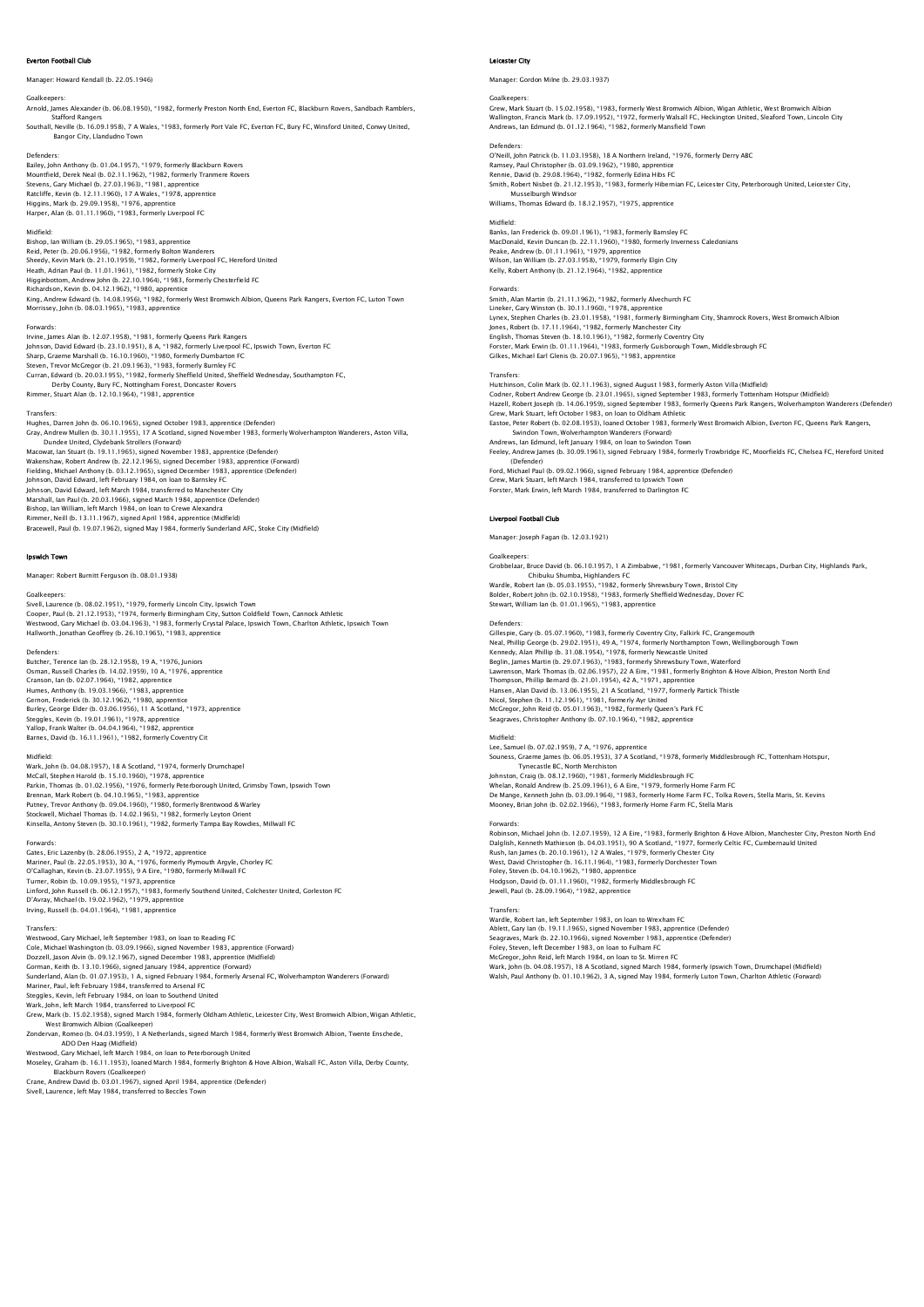### Luton Town

Manager: David John Pleat (b. 15.01.1945)

Goalkeepers: Findlay, John Williamson (b. 13.07.1954), \*1978, formerly Aston Villa Beasley, Andrew (b. 15.02.1964), \*1982, apprentice

Defenders: Breacker, Timothy Sean (b. 02.07.1965), \*1983, apprentice North, Stacey Stewart (b. 25.11.1964), \*1982, apprentice Turner, Wayne Leslie (b. 09.03.1961), \*1978, apprentice Elliott, Paul Marcellus (b. 18.03.1964), \*1983, formerly Charlton Athletic Donaghy, Malachy Martin (b. 13.09.1957), 24 A Northern Ireland, \*1978, formerly Larne Town Stephens, Kirk William (b. 27.02.1955), \*1978, formerly Nuneaton Borough, Coventry City<br>Saxby, Michael William (b. 12.08.1957), \*1983, formerly Grimsby Town, Luton Town, Mansfield Town<br>Thomas, Mitchell Anthony (b. 02.10.19 Goodyear, Clive (b. 15.01.1961), \*1978, formerly Lincoln United Johnson, Robert Simon (b. 22.02.1962), \*1979, apprentice

# Midfield:

Parker, Gary Stuart (b. 07.09.1965), \*1983, apprentice Hill, Ricky Anthony (b. 05.03.1959), 2 A, \*1976, apprentice Kellock, William (b. 07.02.1954), \*1982, formerly Peterborough United, Kettering Town, Millwall FC, Norwich City,

Cardiff City, Aston Villa<br>Antić, Radomir (b. 22.1 1.1949), 1 A Yugoslavia, \*1980, formerly Real Zaragoza, Fenerbahçe, NK Partizan, Sloboda Uzice<br>Horton, Brian (b. 04.02.1949), \*1981, formerly Brighton & Hove Albion, Port V

### **Forwards**

Aylott, Trevor Keith Charles (b. 26.11.1957), \*1983, formerly Millwall FC, Barnsley FC, Chelsea FC Walsh, Paul Anthony (b. 01.10.1962), 3 A, \*1982, formerly Charlton Athletic<br>Heath, Seamus Martin James (b. 06.12.1961), \*1982, formerly Lincoln City, Luton Town<br>Stein, Brian (b. 19.10.1957), \*1977, formerly Edgware Town<br>Wh Mangotsfield United<br>Bunn, Frank Stephen (b. 06.11.1962), \*1980, apprentice<br>Moss, David John (b. 18.03.1952), \*1978, formerly Swindon Town, Witley Town<br>Watts, Mark Robert (b. 24.09.1965), \*1983, apprentice

Transfers:<br>Beasley: Andrew: Jeft August 1983, on Joan to Mansfield Town Beasley, Andrew, left August 1983, on loan to Mansfield Town<br>Heath, Seamus Martin James, left August 1983, transferred to Wrexham FC<br>White, Stephen James, left August 1983, transferred to Bristol Rovers<br>Sealey, Leslie (b. Nwajiobi, Chukwuemeka (b. 25.05.1959), signed December 1983, formerly Dulwich Hamlet, Barking FC, Forest Green Rovers, Dursley Town (Midfield) Stein, Earl Mark Sean (b. 28.01.1966), signed January 1984, apprentice (Forward) Findlay, John Williamson, left January 1984, on loan to Derby County<br>North, Mark Victor (b. 29.05.1966), signed March 1984, apprentice (Forward)<br>Raynes, William Amold (b. 30.10.1964), signed March 1984, formerly Rotherham

### etar United

Manager: Ronald Frederick Atkinson (b. 18.03.1939)

### Goalkeepers:

Wealands, Jeffrey Andrew (b. 26.08.1951), \*1983, formerly Birmingham City, Hull City, Darlington FC, Northampton Town, Wolverhampton Wanderers Bailey, Gary Richard (b. 09.08.1958), \*1978, formerly Wilts University FC, Cape Town City Pears, Stephen (b. 22.01.1962), \*1979, apprentice

Defenders:<br>Duxbury, Michael (b. 01.09.1959), \*1976, formerly Everton FC (youth)<br>Blackmore, Clayton Graham (b. 23.09.1964), \*1982, apprentice<br>MoGrath, Paul (b. 04.12.1959), \*1980, 12.4 Eire, \*1978, formerly Bohemians FC, Pe Gidman, John (b. 10.01.1954), 1 A, \*1981, formerly Aston Villa, Liverpool FC<br>Hill, Andrew Rowland (b. 20.01.1965), \*1983, apprentice<br>Albiston, Arthur Richard (b. 14.07.1957), 1 A Scotland, \*1974, apprentice<br>McQueen, Gordon Hogg, Graeme James (b. 17.06.1964), \*1982, apprentice Garton, William Francis (b. 15.03.1965), \*1983, apprentice

Midfield: Robson, Bryan (b. 11.01.1957), 27 A, \*1981, formerly West Bromwich Albion Wilkins, Raymond Colin (b. 14.09.1956), 54 A, \*1979, formerly Chelsea FC<br>Mühren, Arnold Johannes (b. 02.06.1951), 8 A Netherlands, \*1982, formerly Ipswich Town, FC Twente Enschede,<br>Ajax Amsterdam, FC Volendam<br>Mases, Remi ( Keough, Daniel (b. 31.01.1063), \*1980, apprentice Davies, Alan (b. 05.12.1961), 2 A Wales, \*1978, apprentice Dempsey, Mark James (b. 14.01.1964), \*1982, apprentice

### Forwards:

Wood, Nicholas Anthony (b. 06.01.1966), \*1983, apprentice Grimes, Ashley (b. 02.08.1957), 12 A Eire, \*1977, formerly Bohemians FC, Stella Maris FC<br>Hughes, Leslie Mark (b. 01.11.1963), \*1980, apprentice<br>Stapleton, Francis Anthory (b. 10.07.1956), 31 A Eire, \*1981, formerly Arsenal Whiteside, Norman (b. 07.05.1965), 9 A Northern Ireland, \*1982, apprentice Worrall, Gary George (b. 04.11.1961), \*1978, apprentice McGarvey, Scott (b. 22.04.1963), \*1980, apprentice

Transfers:<br>Grimes, Ashley, left August 1983, transferred to Coventry City<br>Rowbotham, Michael Grant (b. 02.09.1965), signed September 1983, apprentice (Midfield)<br>Pears, Stephen, left November 1983, on loan to Middlesbrough McGarvey, Scott, left March 1984, on loan to Wolverhampton Wanderers Wealands, Jeffrey Andrew, left March 1984, on loan to Oldham Athletic Russell, Martin Christopher (b. 27.04.1967), signed April 1984, formerly Belvedere (Midfield)

### Norwich City

Manager: Kenneth Brown (b. 16.02.1934)

Goalkeepers: Baker, Clive Edward (b. 14.03.1959), \*1977, Juniors Woods, Christopher Charles Eric (b. 14.11.1959), \*1981, formerly Queens Park Rangers, Nottingham Forest Defenders:<br>Downs, Gregory (b. 13.12.1958), \*1978, formerly Torquay United, Norwich City<br>Hareide, Aage Fridhjof (b. 23.09.1953), 22 A Norway, \*1982, formerly Manchester City, Molde FK, IL Hødd<br>Watson, David (b. 20.11.1961), Godbold, Daryl Martin (b. 05.09.1964), \*1982, apprentice<br>Sutton, Richard Melvyn (b. 21.08.1965), \*1983, apprentice<br>Smith, Colin Richard (b. 03.11.1958), \*1982, formerly See Bee Hong Kong, Nottingham Forest<br>Spearing, Anthon

# Midfield:

Barham, Mark Francis (b. 12.07.1962), 2 A, \*1979, apprentice Goss, Jeremy (b. 11.05.1965), \*1983, Juniors<br>Crowe, Mark Anthony (b. 21.0.11965), \*1983, apprentice<br>van Wijk, Dennis Johannes (b. 16.12.1962), \*1982, formerly Ajax Amsterdam, AVV De Volewijckers Mendham, Peter (b. 09.04.1960), \*1978, apprentice Mountford, Peter (b. 13.09.1960), \*1978, apprentice Metcalf, Mark Peter (b. 25.09.1965), \*1982, appre

# Forwards:

Bertschin, Keith Edwin (b. 25.08.1956), \*1982, formerly Jacksonville Tea Men, Norwich City, Birmingham City, Ipswich Town, Barnet FC

Deehan, John Matthew (b. 06.08.1957), \*1981, formerly West Bromwich Albion, Aston Villa<br>Donowa, Brian Louie (b. 24.09.1964), \*1982, apprentice<br>Channon, Michael Roger (b. 28.11.1948), 46 A, \*1982, formerly Bristol Rovers, N

Clayton, Paul Spencer (b. 04.01.1965), \*1983, apprentice<br>Farrington, Mark Anthony (b. 15.06.1965), \*1983, formerly Everton FC (apprentice)<br>Bennett, David Paul (b. 26.04.1960), \*1978, formerly Manchester City (apprentice)

## **Transfers**

Devine, John Anthony (b. 11.11.1958), 6 A Eire, signed August 1983, formerly Arsenal FC (Defender)<br>Mountford, Peter, left September 1983, transferred to Charlton Athletic<br>Pickering, Michael John (b. 29.09.1956), loaned Sep Gordon, Dale Andrew (b. 09.01.1967), signed January 1984, apprentice (Forward) Young, William David, left March 1984, on loan to Brighton & Hove Albion

Nottingham Forest

Manager: Brian Howard Clough (b. 21.03.1935)

# Goalkeepers:

van Breukelen, Johannes Franciscus (b. 04.10.1956), 10 A Netherlands, \*1982, formerly FC Utrecht Sinclair, Ronald McDonald (b. 19.11.1964), \*1982, apprentice Sutton, Stephen (b. 16.04.1961), \*1981, formerly Mansfield Town, Nottingham Forest Hitchcock, Kevin Joseph (b. 05.10.1962), \*1983, formerly Barking FC

### Defenders:

Anderson, Vivian Alexander (b. 29.07.1956), 10 A, \*1974, apprentice Hart, Paul Anthony (b. 04.05.1953), \*1983, formerly Leeds United, Blackpool FC, Stockport County Todd, Colin (b. 12.12.1948), 23 A, \*1982, formerly Birmingham City, Everton FC, Derby County, Sunderland AFC<br>Gunn, Brynley Charles (b. 21.08.1958), \*1975, apprentice<br>Swain, Kenneth (b. 28.01.1952), \*1982, formerly Nottingh Smalley, Mark Anthony (b. 02.01.1965), \*1983, apprentice

Midfield:<br>Wilson, Daniel Jospeh (b. 01.01.1960), \*1983, formerly Chesterfield FC, Bury FC, Wigan Athletic<br>Mills, Gary Roland (b. 11.11.1961), \*1983, formerly Seattle Sounders, Derby County, Seattle Sounders, Nottingham For Longhurst, David John (b. 15.01.1965), \*1983, apprentice Campbell, David Anthony (b. 02.06.1965), \*1983, formerly Oxford BC Wigley, Steven (b. 15.10.1961), \*1981, apprentice

Forwards:<br>Davenport, Peter (b. 24.03.1961), \*1982, formerly Cammel Laird FC<br>Birtles, Carry (b. 27.07.1956), 3 A, \*1982, formerly Manchester United, Nottingham Forest, Long Eaton United, Long Eaton Rovers<br>Wallace, Iarn Andr

Transfers: Puckett, David (b. 29.10.1960), loaned September 1983, formerly Southampton FC (Forward) Thijssen, Franciscus Johannes (b. 23.01.1952), 14 A Netherlands, signed October 1983, formerly Vancouver Whitecaps, Ipswich Town,<br>Wilson, Daniel Jospeh, left October 1983, on Ioan to Scunthorpe United<br>Wilson, Daniel Jospeh Shaw, Adrian (b. 13.04.1966), signed December 1983, apprentice (Forward)<br>Heyes, Darren Lee (b. 11.01.1967), signed January 1984, apprentice (Goalkeeper)<br>Riley, David Sydney (b. 08.12.1960), signed January 1984, formerly Ke Hitchcock, Kevin Joseph, left February 1984, on loan to Mansfield Town Sinclair, Ronald McDonald, left March 1984, on Ioan to Wrexham FC<br>Robinson, Leslie (b. 01.03.1967), signed March 1984, apprentice (Defender)<br>Thijssen, Franciscus Johannes, left April 1984, transferred to Vancouver Whitecap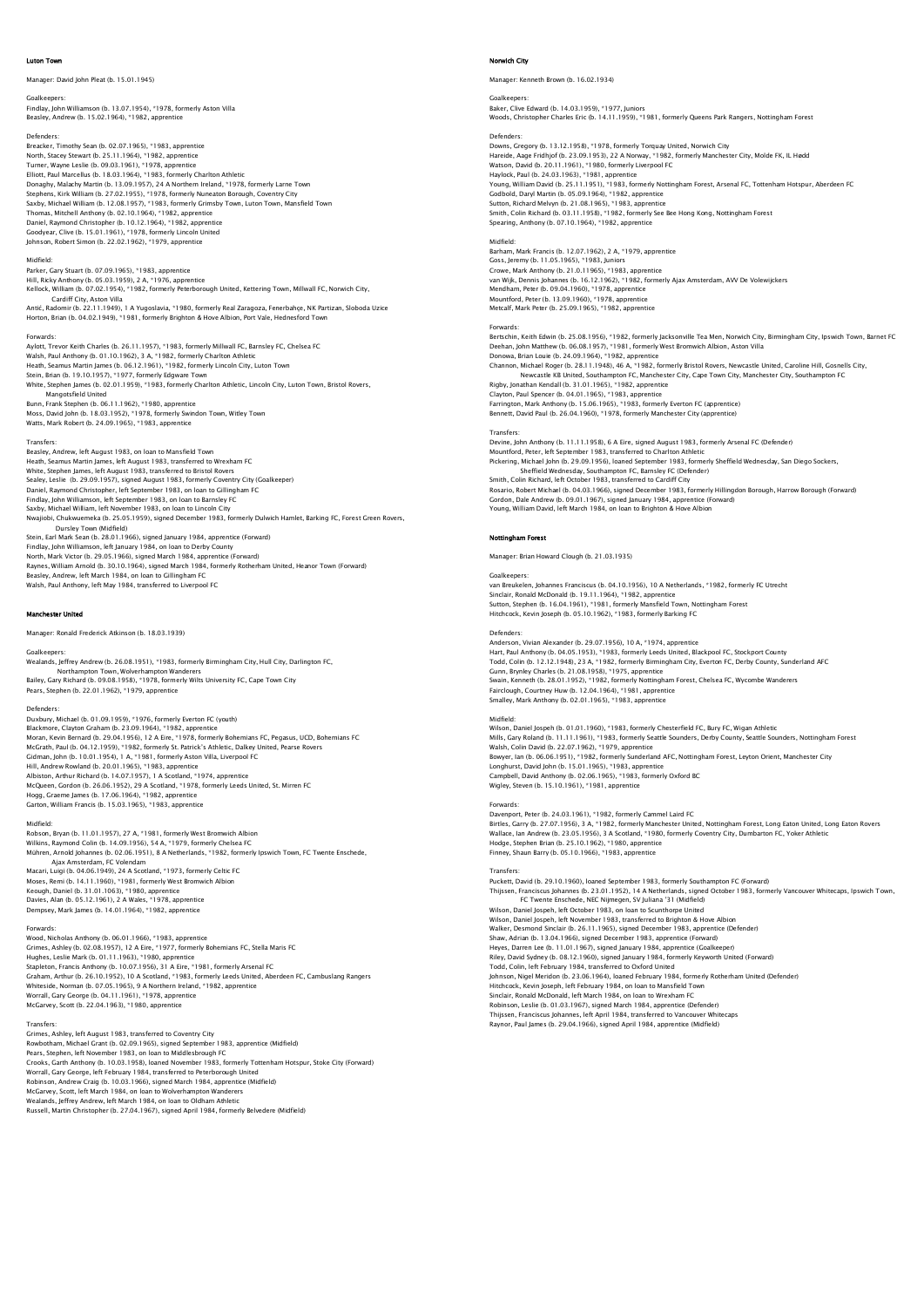# Notts County

Manager: Laurence Valentine Lloyd (b. 06.10.1948)

Goalkeepers:<br>Leonard, Michael Christopher (b. 09.05.1959), \*1979, formerly Bristol Rovers, Bath FC<br>McDonagh, Seamus Martin (b. 06.10.1952), 12 A Eire, \*1983, formerly Bolton Wanderers, Everton FC, Bolton Wanderers,<br>Avramov

Defenders:<br>Richards, Peter (b. 11.11.1956), \*1974, apprentice<br>O'Brien, Raymond Christopher (b. 21.05.1951), 4 A Eire, \*1974, formerly Manchester United, Shelbourne FC Benjamin, Tristan (b. 01.04.1957), \*1975, apprentice Lahtinen, Aki Arimo (b. 31.10.1958), 29 A Finland, \*1981, formerly Oulu Palloseura<br>Worthington, Nigel (b. 04.11.1961), \*1981, formerly Ballymena United<br>Kilcline, Brian (b. 07.05.1962), \*1980, apprentice

# Midfield:

Mair, Gordon (b. 18.12.1958), \*1976, apprentice Clarke, David Alan (b. 03.12.1964), \*1982, apprentice O'Neill, Martin Hugh Michael (b. 01.03.1952), 56 A Northern Ireland, \*1983, formerly Norwich City, Nottingham Forest,<br>Lisburn Distillery, Derry City<br>Hunt, David (b. 17.04.1959), \*1978, formerly Derby County

Harkouk, Rashid Peter (b. 19.05.1956), \*1980, formerly Queens Park Rangers, Crystal Palace, Feltham FC, Chertsey Town<br>Goodwin, Mark Adrian (b. 23.02.1960), \*1981, formerly Leicester City

Forwards:

Chiedozie, John Okay (b. 18.04.1960), 5 A Nigeria, \*1981, formerly Leyton Orient Fashanu, Justinus Soni (b. 19.02.1961), \*1982, formerly Nottingham Forest, Southampton FC, Nottingham Forest, Adelaide City, Norwich City<br>Christie, Trevor John (b. 28.02.1959), \*1979, formerly Leicester City<br>McParland, lan John (b. 04.10.1961), \*1980, formerly Ormiston Primrose, Sunderland AFC<br>McCulloch, lain John Balfour (b. 28.1

### Transfers:

Avramović, Radojko, left September 1983, transferred to Coventry City<br>Roeder, Glenn Victor (b. 13.12.1955), Ioaned November 1983, formerly Queens Park Rangers, Leyton Orient, Arsenal FC (Defender)<br>Jones, Mark Richard (b. 2 Worthington, Nigel, left February 1984, transferred to Sheffield Wednesday<br>Davis, Darren John (b. 05.02.1967), signed February 1984, apprentice (Defender)<br>Hodson, Simeon Paul (b. 05.03.1966), signed March 1984, apprentice

# Queens Park Rangers

Manager: Terence Frederick Venables (b. 06.01.1943)

Goalkeepers: Hucker, Ian Peter (b. 28.10.1959), \*1977, apprentice Benstead, Graham Mark (b. 20.08.1963), \*1981, apprentice

### Defender:

Duffield, Martin John (b. 28.02.1964), \*1982, apprentice Fenwick, Terence William (17.11.1959), \*1980, formerly Crystal Palace<br>Neill, Warren Anthony (b. 21.11.1962), \*1980, apprentice<br>Roeder, Glenn Victor (b. 13.1.2.1955), \*1978, formerly Leyton Orient, Arsenal FC<br>Wicks, Stephen Kerslake, David (b. 19.06.1966), \*1983, apprentice Dawes, Ian Robert (b. 22.02.1963), \*1980, apprentice Hazell, Robert Joseph (b. 14.06.1959), \*1979, formerly Wolverhampton Wanderers<br>McClure, Douglas Hugh (b. 06.09.1964), \*1982, apprentice<br>McDonald, Alan (b. 12.10.1963), \*1983, formerly Charlton Athletic, Queens Park Rangers

### Midfield:

Fereday, Wayne (b. 16.06.1963), \*1980, apprentice<br>Fillery, Michael Christopher (b. 17.09.1960), \*1983, formerly Chelsea FC<br>Waddock, Gary Patrick (b. 17.03.1962), 9 A Eire, \*1979, apprentice<br>Gregory, John (b. 11.05.1954), 3 Allen, Martin James (b. 14.08.1965), \*1983, apprentice Comfort, Alan (b. 08.12.1964), \*1982, apprentice Cooper, Gary (b. 20.11.1965), \*1983, apprentice O'Connor, Mark Andrew (b. 10.03.1963), \*1980, apprentice

Forwards:<br>Allen, Clive Darren (b. 20.05.1961), \*1981, formerly Crystal Palace, Arsenal FC, Queens Park Rangers, Romford FC<br>Burke, Steven James (b. 29.09.1960), \*1978, formerly Nottingham Forest<br>Sealy, Anthony John (b. 07.0 Crystal Palace, Southampton FC Stainrod, Simon Allan (b. 01.02.1959), \*1980, formerly Oldham Athletic, Sheffield United

Stewart, Ian Edwin (b. 10.09.1961), 9 A Northern Ireland, \*1983, formerly Millwall FC, Queens Park Rangers<br>Flanagan, Michael Anthony (b. 09.11.1952), \*1980, formerly Charlton Athletic, New England Tea Men, Charlton Athleti

# Stuart, Mark Richard (b. 15.12.1966), \*1983, apprentice

Transfers: Hazell, Robert Joseph, left September 1983, transferred to Leicester City Duffield, Martin John, left September 1983, on loan to AFC Bournemouth Burke, Steven James, left October 1983, on loan to Millwall FC O'Connor, Mark Andrew, left October 1983, on Ioan to Exeter City<br>Roeder, Glenn Victor, left November 1983, on Ioan to Notts County<br>Simmons, Anthony John (b. 09.02.1965), signed November 1983, formerly Sheffield Wednesday ( Roeder, Glenn Victor, left 1 December 1983, transferred to Newcastle United Sealy, Anthony John, left December 1983, on Ioan to Fulham FC<br>Flanagan, Michael Anthony, left January 1984, transferred to Charlton Athletic<br>Chivers, Gary (b. 15.05.1960), signed February 1984, formerly Swansea City, Chels

# ipton Football Club

Manager: Lawrence McMenemy (b. 26.07.1936)

Goalkeepers:<br>Katalinić, Ivan (b. 17.05.1951), 13 A Yugoslavia, \*1980, formerly Hajduk Split, Slaven Trogir<br>Shilton, Peter Leslie (b. 18.09.1949), 53 A, \*1982, formerly Nottingham Forest, Stoke City, Leicester City<br>Sperrinq

Defender:

Mills, Michael Dennis (b. 04.01.1949), 42 A, \*1982, formerly Ipswich Town, Portsmouth FC<br>Rofe, Dennis (b. 01.06.1950), \*1982, formerly Chelsea FC, Leicester City, Leyton Orient<br>Aqboola, Reuben Omojola (b. 30.05.1962), \*198 Blankley, Barry Steven (b. 27.10.1964), \*1982, apprentice Waldron, Malcolm (b. 06.09.1956), \*1981, formerly Washington Diplomats, Southampton FC<br>Wright, Mark (b. 01.08.1963), \*1982, formerly Oxford United<br>Whitlock, Mark (b. 14.03.1961), \*1983, formerly Aldershot FC, Grimsby Town, Dixon, Colin (b. 24.09.1963), \*1981, apprentice Knill, Alan Richard (b. 08.10.1964), \*1982, apprentice

# Midfield:

Holmes, Nicholas Charles (b. 11.11.1954), \*1972, apprentice Armstrong, David (b. 26.12.1954), 2 A, \*1981, formerly Middlesbrough FC<br>Williams, Steven Charles (b. 12.07.1958), 2 A, \*1976, apprentice<br>Wise, Dennis Frank (b. 16.12.1966), \*1983, apprentice

Forwards: Wallace, David Lloyd (b. 21.01.1964), \*1980, apprentice Foyle, Martin John (b. 02.05.1963), \*1982, formerly IFK Munkfors, Southampton FC Moran, Stephen James (b. 10.01.1961), \*1979, Juniors Worthington, Frank Stewart (b. 23.11.1948), 8 A, \*1983, formerly Sunderland AFC, Leeds United, Tampa Bay Rowdies, Mjällby AIF, Birmingham City, Bolton Wanderers, Leicester City, Huddersfield Town, Ripponder<br>Baird, lan James (b. 01.04.1964), \*1982, apprentice<br>Puckett, David (b. 29.10.1960), \*1978, apprentice<br>Juryeff, lan Martin (b. 24.11.1962), \*19 Transfers:

Waldron, Malcolm, left September 1983, transferred to Burnley FC Puckett, David, left September 1983, on loan to Nottingham Forest<br>Collins, Eamonn Anthony Stephen (b. 22.10.1965), isigned October 1983, formerly Blackpool FC (Midfield)<br>Dixon, Colin, left November 1983, transferred to Har Swansea City (Forward) Baird, Ian James, left November 1983, on loan to Cardiff City Baker, Steven, left February 1984, on Ioan to Burnley FC<br>Armstrong, Kenneth Charles, left March 1984, on Ioan to Notts County<br>Foyle, Martin John, left March 1984, on Ioan to Blackburn Rovers<br>Juryeff, Ian Martin, left March Golac, Ivan (b. 15.06.1950), 1 A Yugoslavia, signed March 1984, formerly Belasica, Manchester City, Bournemouth AFC, Southampton FC, FK Partizan (Defender) Worthington, Frank Stewart, left May 1984, transferred to Brighton & Hove Albion

## Stoke City

Manager: Richie Joseph Barker (b. 23.11.1939), from January 1984 William Asprey (b. 11.09.1936)

Goalkeepers: Fox, Peter (b. 05.07.1957), \*1978, formerly Barnsley FC, Stoke City, Sheffield Wednesday Dawson, Richard (b. 12.04.1967), \*1983, apprentice Pritchard, Phillip (b. 09.01.1965), \*1982, apprentice

### Defenders:

Hampton, Peter (b. 12.09.1954), \*1980, formerly Leeds United Berry, George Frederick (b. 19.11.1.1957), 5 A Wales, \*1982, formerly Wolverhampton Wanderers<br>Dyson, Paul (b. 27.12.1959), \*1983, formerly Coventry City<br>McAughtrie, David (b. 30.01.1963), \*1981, apprentice<br>Bould, Stephen A

Midfield:<br>James, Robert Mark (b. 23.03.1957), 18 A Wales, \*1983, formerly Swansea City<br>McIIroy, Samuel Baxter (b. 02.08.1954), 68 A Northern Ireland, \*1982, formerly Manchester United<br>Thomas, Michael Reginald (b. 07.07.195 Manchester United, Wrecham FC<br>Criffiths, Peter James (b. 14.08.1957), \*1980, formerly Bideford FC, Pilton Centre<br>Maguire, Paul Edward (b. 21.08.1956), \*1980, formerly Shrewsbury Town, Kilbirnie Ladeside<br>Maskery, Christophe

Lennox, Stephen (b. 14.11.1964), \*1981, apprentice Parkin, Stephen (b. 07.11.1965), \*1983, apprentice

Forwards: Heath, Phillip Adrian (b. 24.11.1964), \*1982, apprentice Tueart, Dennis (b. 27.1.1.1949), 6.4, \*1983, formerly Manchester City, New York Cosmos, Manchester City, Sunderland AFC<br>Chamberlain, Mark Valentine (b. 19.11.1961), 1 A, \*1982, formerly Port Vale FC<br>Chamberlain, Neville Pa Transfers:

Chamberlain, Neville Patrick, left November 1983, on loan to Newport County<br>Savage, Robert James, left December 1983, transferred to AFC Bournemouth<br>Lennox, Stephen, left December 1983, on loan to Torquay United Tueart, Dennis, left December 1983, transferred to Burnley FC Thomas, Michael Reginald, left January 1984, transferred to Chelsea FC<br>Hudson, Alan Anthony (b. 21.06.1951), 2 A, signed January 1984, formerly Chelsea FC, Cleveland Force, Seattle Sounders,<br>Arsenal FC, Stoke City, Chelsea Newport County, Southend United, Norwich City (Goalkeeper) Chamberlain, Neville Patrick, left March 1984, on loan to Plymouth Argyle

Griffiths, Peter James, left March 1984, on Ioan to Bradford City<br>Pritchard, Phillip, left March 1984, on Ioan to Southend United<br>Russell, Colin (b. 21.01.1961), Ioaned March 1984, formerly Huddersfield Town, Liverpool FC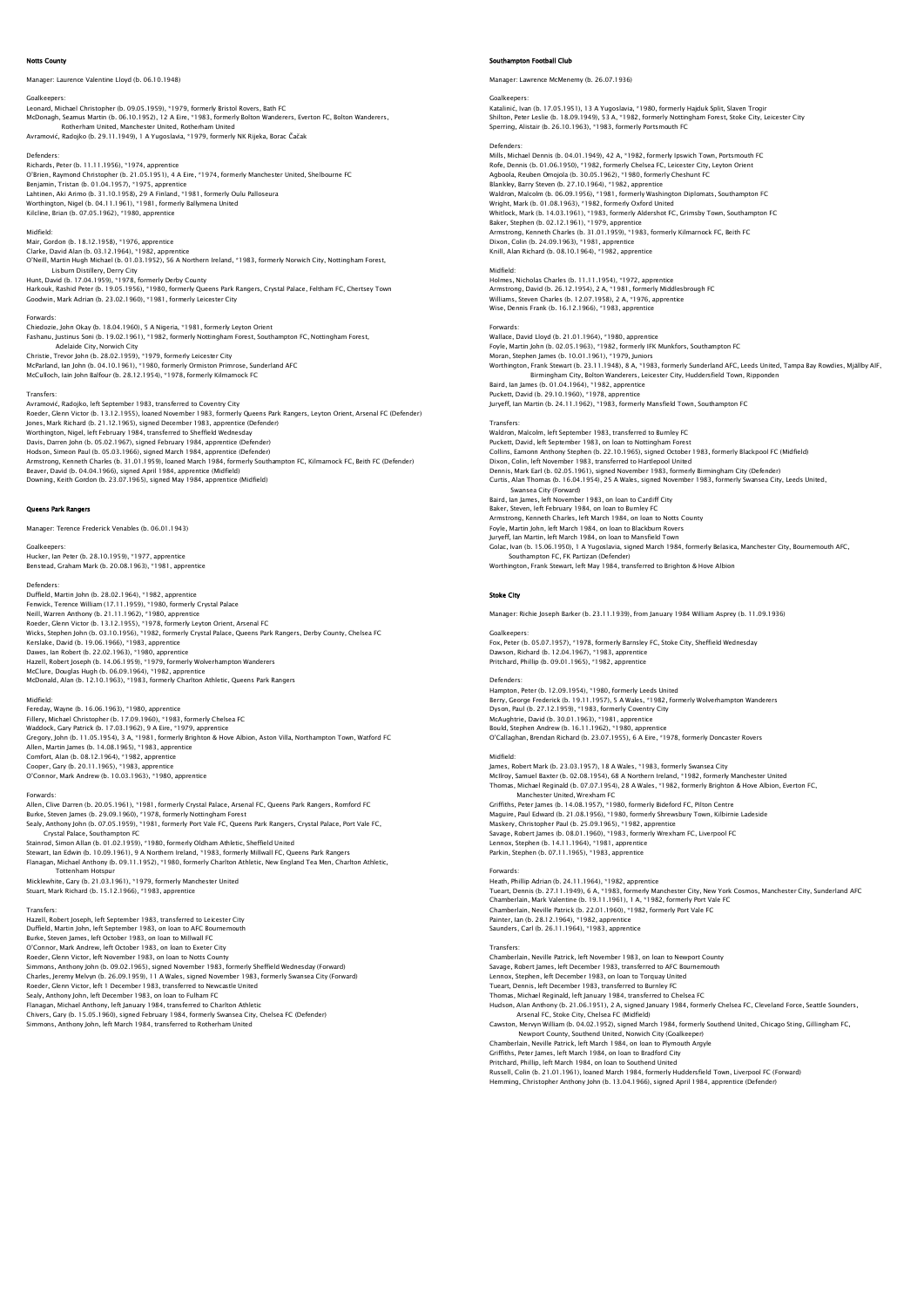# .<br>Sociation Football Club

Manager: William Alan Durban (b. 07.07.1941), from 2 March 1984 Bryan Stanley Robson (b. 11.11.1945), from 4 March 1984 Leonard Ashurst (b. 10.03.1939)

Goalkeepers: Turner, Christopher Robert (b. 15.09.1958), \*1979, formerly Lincoln City, Sheffield Wednesday Prudhoe, Mark (b. 11.11.1963), \*1981, apprentice

Defenders Chisholm, Gordon (b. 08.04.1960), \*1978, apprentice<br>Elliott, Shaun (b. 26.01.1957), \*1981, formerly Seattle Sounders, Sunderland AFC<br>Munro, Alexander Iain Fordyce (b. 24.08.1951), 7 A Scotland, \*1981, formerly Stoke City, St. Mirren FC Hindmarch, Robert (b. 27.04.1961), \*1978, apprentice

Venison, Barry (b. 16.08.1964), \*1981, apprentice<br>Pickering, Nicholas (b. 04.08.1963), 1 A, \*1981, apprentice<br>Atkins, Ian Leslie (b. 16.01.1957), \*1982, formerly Shrewsbury Town

### Midfielders:

Bracewell, Paul (b. 19.07.1962), \*1983, formerly Stoke City Robson, Bryan Stanley (b. 11.11.1945), \*1983, formerly Carlisle United, Chelsea FC, Carlisle United, Sunderland AFC, West Ham United,<br>Sunderland AFC, West Ham United, Newcastle United, Clara Vale

Walker, Nigel Stephen (b. 07.04.1959), \*1983, formerly Crewe Alexandra, San Diego Sockers, Plymouth Argyle, Newcastle United, Wickham FC

Proctor, Mark Gerard (b. 30.01.1961), \*1983, formerly Nottingham Forest, Middlesbrough FC

## Forwards:

Cooke, John (b. 25.04.1962), \*1979, apprentice Rowell, Gary (b. 06.06.1957), \*1974, apprentice James, Leighton (b. 16.02.1953), 54 A Wales, \*1983, formerly Swansea City, Burnley FC, Queens Park Rangers, Derby County, Burnley West, Colin (b. 13.11.1962), \*1980, apprentice

### **Transfers**

Chilton, Anthony Julian Thomas (b. 07.09.1965), signed September 1983, apprentice (Defender) Cole, David Andrew (b. 28.09.1962), signed October 1983, formerly Bamsley FC (Defender)<br>Atkinson, Paul (b. 19.01.1966), signed November 1983, apprentice (Forward)<br>Chapman, Lee Roy (b. 05.12.1959), signed December 1983, for Munro, Alexander Iain Fordyce, left March 1984, transferred to Dundee United Walker, Nigel Stephen, left March 1984, on loan to Blackpool FC Murray, James Gerald (b. 27.12.1958), loaned March 1984, formerly Cambridge United, Rivet Sports (Defender) Corner, David Edward (b. 15.05.1966), signed April 1984, apprentice (Defender)<br>Lemon, Paul Andrew (b. 03.06.1966), signed May 1984, apprentice (Midfield)<br>Bracewell, Paul, left May 1984, transferred to Everton FC

### Tottenham Hotspur

Manager: Harold Keith Burkinshaw (b. 23.06.1935)

Goalkeepers:

Clemence, Raymond Neal (b. 05.08.1948), 60 A, \*1981, formerly Liverpool FC, Scunthorpe United, Notts County Parks, Anthony (b. 28.01.1963), \*1980, apprentice

# Defenders:

Hughton, Christopher William (b. 11.12.1958), 16.4 Fire, \*1977, apprentice Price, Paul Terence (b. 23.05.1954), 20 A Wales, \*1981, formerly Luton Town, Minnesota Kicks, Luton Town, Welwyn Gardens United<br>Webster, Simon (b. 20.01.1964), \*1981, apprentice<br>Culverhouse, Ian Brett (b. 22.09.1962), \*198 Perryman, Stephen John (b. 21.12.1951), 1.4, \*1969, apprentice O'Reilly, Gary Mills (b. 21.03.1961), \*1979, apprentice Roberts, Graham Paul (b. 03.07.1959), 2 A, \*1980, formerly Weymouth FC, Dorchester Town, Portsmouth FC, Southampton FC<br>Thomas, Daniel Joseph (b. 12.11.1961), 2 A, \*1983, formerly Coventry City<br>Miller, Paul Richard (b. 11.1 Bowen, Mark (b. 07.12.1963), \*1981, apprentice

# Midfield:

Hazard, Michael (b. 05.02.1960), \*1978, apprentice Mabbutt, Gary Vincent (b. 23.08.1961), 7 A, \*1982, formerly Bristol Rovers Hoddle, Glenn (b. 27.10.1957), 15 A, \*1975, apprentice Cockram, Allan Charles (b. 08.10.1963), \*1981, apprentice Ardiles, Osvaldo César (b. 03.08.1952), 51 A Argentina, \*1982, formerly Paris Saint-Germain, Tottenham Hotspur, CA Huracan, CA Belgrano, Instituto de Cordoba Brooke, Garry (b. 24.11.1960), \*1978, apprentice Crook, Ian Stuart (b. 18.01.1963), \*1980, apprentice Codner, Robert Andrew George (b. 23.01.1965), \*1982, apprentice

Forwards:<br>Archibald, Steven (b. 27.09.1956), 20 A Scotland, \*1980, formerly Aberdeen FC, Clyde FC, East Stirlingshire, Fernhill Athletic<br>Falco, Mark (b. 22.10.1960), \*1978, formerly Fields United Brazil, Alan Bernard (b. 15.06.1956), 12 A Scotland, \*1983, formerly Ipswich Town, Detroit Express, Ipswich Town Crooks, Garth Anthony (b. 10.03.1958), \*1980, formerly Stoke City<br>Galvin, Anthony (b. 12.07.1956), 2 A Eire, \*1978, formerly Goole Town<br>Gibson, Terence Bradley (b. 23.12.1962), \*1980, apprentice<br>Brace, Robert (b. 19.12.196 Cooke, Richard Edward (b. 04.09.1965), \*1983, apprentice Dick, Alistair John (b. 25.04.1965), \*1982, apprentice

Transfers: Gibson, Terence Bradley, left August 1983, transferred to Coventry City

Codner, Robert Andrew George, left September 1983, transferred to Leicester City<br>Crooks, Garth Anthony, left November 1983, on loan to Manchester United<br>Webster, Simon, left November 1983, on loan to Exeter City<br>Kite, Phil

### Watford Football Club

Manager: Graham Taylor (b. 15.09.1944)

# Goalkeeper Sherwood, Stephen (b. 10.12.1953), \*1976, formerly Brentford FC, Millwall FC, Chelsea FC<br>Steele, Eric Graham (b. 14.05.1954), \*1983, formerly Cardiff City, Watford FC, Brighton & Hove Albion, Peterborough United,<br>- Newcast

## Defenders:

Sims, Steven Frank (b. 02.07.1957), \*1978, formerly Leicester City<br>Bolton, Ian Robert (b. 13.07.1953), \*1977, formerly Lincoln City, Notts County, Birmingham City<br>Terry, Steven Graham (b. 14.06.1962), \*1980, apprentice Paris, Alan David (b. 15.08.1964), \*1983, formerly Slough Town, Watford FC Rostron, John Wilfred (b. 29.09.1956), \*1979, formerly Sunderland AFC, Arsenal FC<br>Rice, Patrick James (b. 17.03.1949), 49 A Northern Ireland, \*1980, formerly Arsenal FC<br>Palmer, Charles Anthony (b. 10.07.1963), \*1981, appre Price, Neil (b. 15.02.1964), \*1982, apprentice Williams, Neil John Frederick (b. 23.10.1964), \*1982, apprentice Midfield:

Patching, Martin (b. 01.11.1958), \*1983, formerly Northampton Town, Watford FC, Wolverhampton Wanderers Taylor, Leslie (b. 04.12.1956), \*1980, formerly Oxford United Lohman, Johannes Hermanus Petrus (b. 18.02.1959), \*1981, formerly SC Lokeren, NEC Nijmegen, SC Lokeren,

 FC Vlaardinger '74, RKSV Burgerhoutse SC Jackett, Kenneth Francis (b. 05.01.1962), 5 A Wales, \*1980, apprentice Jobson, Richard Ian (b. 09.05.1963), \*1982, formerly Burton Athletic Cassidy, Francis James Augustine (b. 20.08.1964), \*1982, apprentice

Forwards:<br>Sterling, Worrell Ricardo (b. 08.06.1965), signed April 1983, apprentice<br>Barnes, John Charles Bryan (b. 07.11.1963), 4 A, \*1981, formerly Sudbury Court, Stowe BC<br>Richardson, Ian Paul (b. 09.05.1964), \*1983, forme

### Transfers:

Sinnott, Lee (b. 12.07.1965), signed September 1983, formerly Walsall FC (Defender) Gibbs, Nigel James (b. 20.11.1965), signed November 1983, apprentice (Defender)<br>Bardsley, David John (b. 11.09.1964), signed November 1983, formerly Blackpool FC (Defender)<br>Johnston, Maurice John Giblin (b. 30.04.1963), si Drumchapel FC (Forward) Bolton, Ian Robert, left December 1983, transferred to Brentford FC Cassidy, Francis James Augustine, left February 1984, transferred to Plymouth Argyle<br>Price, Neil, left February 1984, on loan to Plymouth Argyle<br>Porter, Gary Michael (b. 06.03.1966), signed March 1984, apprentice (Midfield

## West Bromwich Albion

Manager: Ronald Maurice Wylie (b. 06.08.1933), from 14 February 1984 Michael John Giles (b. 06.11.1940)

Goalkeeper Barron, Paul (b. 16.09.1953), \*1982, formerly Crystal Palace, Arsenal FC, Plymouth Argyle, Slough Town, Wycombe Wanderers, Welling United Godden, Anthony Leonard (b. 02.08.1955), \*1983, formerly Luton Town, West Bromwich Albion, Preston North End, West Bromwich Albion, Ashford Town

### Defenders:

Statham, Derek James (b. 24.03.1959), 3 A, \*1977, apprentice Ebanks, Michael Wayne Anthony (b. 02.10.1964), \*1982, apprentice Robertson, Alistair Peter (b. 09.09.1952), \*1969, apprentice Webb, Alan (b. 01.01.1963), \*1980, apprentice Bennett, Martyn (b. 04.08.1961), \*1978, apprentice<br>Cowdrill, Barry James (b. 03.01.1057), \*1979, formerly Sutton Coldfield<br>Smith, John (b. 14.06.1964), \*1981, formerly Northfield FC<br>Whitehead, Clive (b. 24.11.1955), \*1981,

### Midfield:

Jol, Maarten Cornelius (b. 16.01.1956), 3 A Netherlands, \*1981, formerly Twente Enschede, Bayern München, ADO Den Haag<br>Owen, Gary Alfred (b. 07.07.1958), \*1979, formerly Manchester City<br>Zondervan, Romeo (b. 04.03.1959), 1 MacKenzie, Stephen (b. 23.11.1961), \*1981, formerly Manchester City, Crystal Palace<br>Robson, Gary (b. 06.07.1965), \*1983, apprentice<br>Lewis, Michael (b. 15.02.1965), \*1982, apprentice<br>Luke, Noel (b. 28.12.1964), \*1982, appre

Forwards,<br>Cross, Nicholas Jeremy (b. 07.02.1961), \*1979, apprentice<br>Monaghan, Derek (b. 20.01.1959), \*1977, apprentice<br>Thompson, Garry Lindsey (b. 07.10.1959), \*1983, formerly Coventry City<br>Perry, Michael (b. 04.04.1964), Eastoe, Peter (b. 02.08.1953), \* 1982, formerly Everton FC, Queens Park Rangers, Swindon Town, Wolverhampton Wanderers<br>Kent, Kevin (b. 19.03.1965), \*1982, apprentice<br>Regis, Cyrille (b. 09.02.1958), 4 A, \*1977, formerly Hay

# Transfers:

McNaught, Kenneth (b. 11.01.1955), signed August 1983, formerly Aston Villa, Everton FC (Defender)<br>Childs, Cary Paul, left October 1983, transferred to Walsall FC<br>Godden, Anthony Leonard, left October 1983, on Ioan to Wals Eastoe, Peter, left October 1983, on loan to Leicester City Digweed, Perry (b. 26.10.1959), loaned October 1983, formerly Brighton & Hove Albion, Fulham FC (Goalkeeper)<br>Forsyth, Michael Eric (b. 20.03.1966), signed November 1983, formerly Earlswood FC (Defender)<br>Leonard, Gary Allen Frain, Peter, left January 1984, on loan to Mansfield Town Hunt, Stephen Kenneth (b. 04.08.1956), signed March 1984, formerly Coventry City, New York Cosmos, Coventry City,<br>New York Cosmos, Aston Villa (Forward)<br>Zondervan, Romeo, left March 1984, transferred to Ipswich Town<br>Greali Eastoe, Peter, left March 1984, on Ioan to Huddersfield Town<br>Godden, Anthony Leonard, left March 1984, on Ioan to Walsall FC<br>Webb, Alan, left March 1984, on Ioan to Lincoln City<br>Green, Ronald Rex (b. 03.10.1956), Ioaned Ma